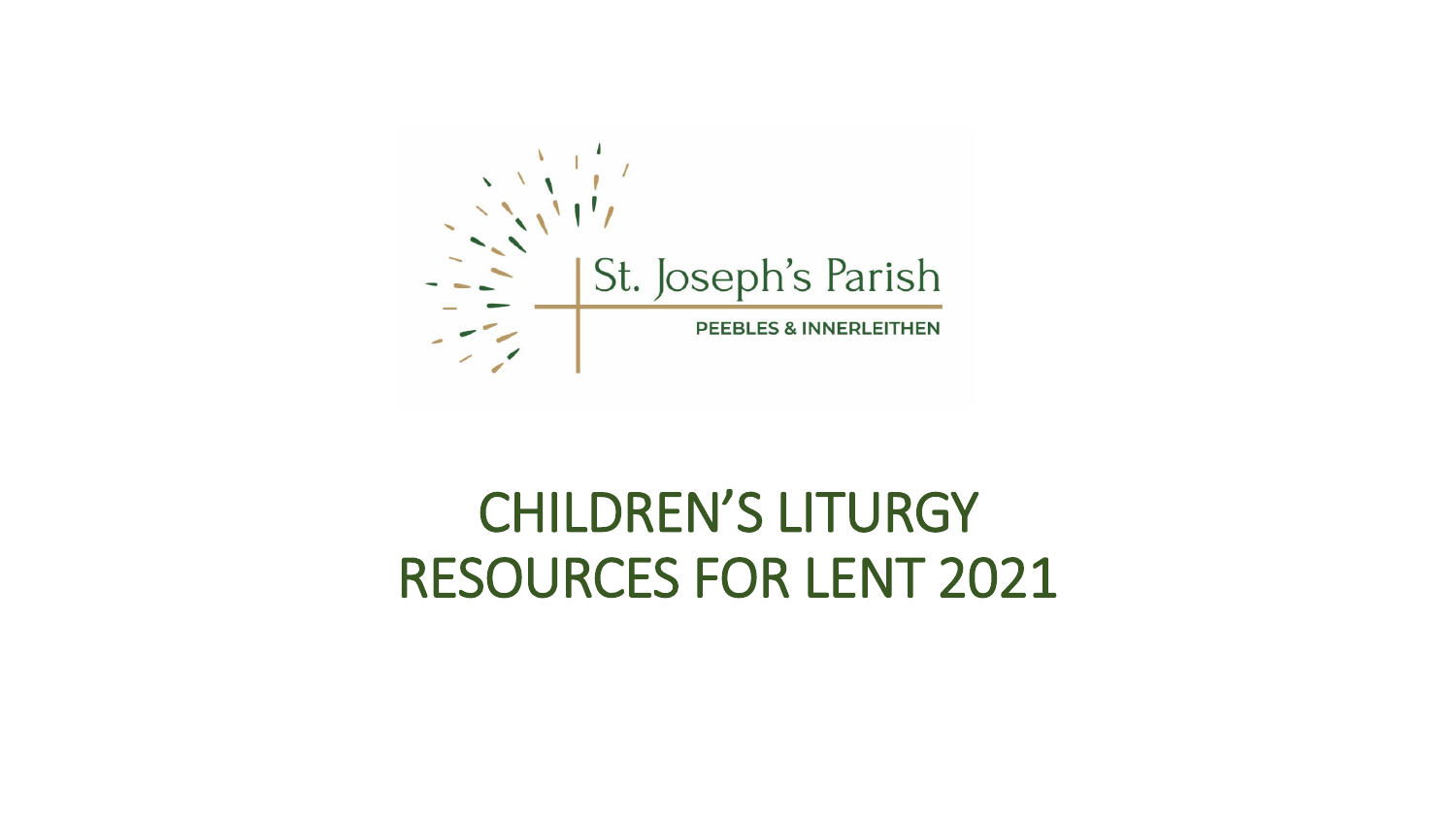# WHAT IS LENT?

- Lent is a special time in the Church when we prepare ourselves to celebrate the good news of Easter when Jesus rose from the dead.
- Like Advent when we get ready to celebrate the birth of Jesus at Christmas the Priest wears **Purple** during Lent.
- **Purple** is a special colour in the Church. It makes us think about the times we've said or done the wrong things or maybe not said or done the right things.
- Lent last for 40 days. This is because Jesus spent 40 days in the desert getting ready for his mission to tell us the Good News about God. So we spend this time every year getting ourselves ready to listen better to that message.
- Lent starts on Ash Wednesday. When we are able to go to Church the Priest makes a cross on our foreheads with ashes. These remind us that God made us and that sometimes we don't always behave the way he wants us to. The good news is that God is always there ready to give us another chance and that's something important that we learn about during Lent.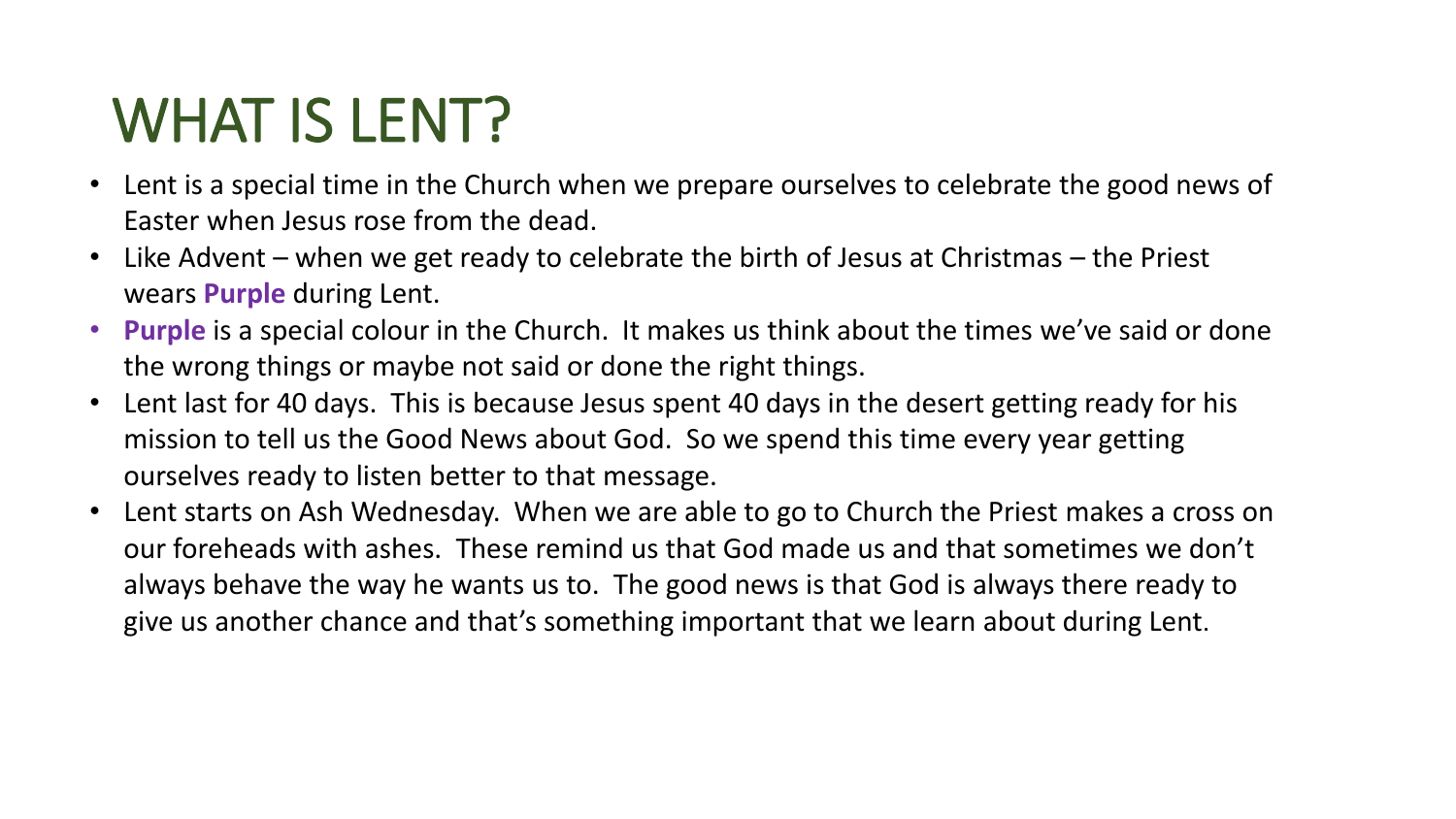## WHAT DO WE DO DURING LENT?

There are three things that we are asked to think about doing during Lent to get us ready to celebrate Easter.

- PRAYER This is how we talk to God and how he speaks to us. Imagine you never spoke to any of your friends – you wouldn't get to know them very well would you! During Lent we make a special effort to talk and to listen to what God wants you to do.
- FASTING Many of us are lucky and we have all the things that we need and maybe also somethings that we don't need but want. Fasting means not doing something or giving something up for a short period of time. It helps us to realise how lucky we are and that God has given us so much.
- CHARITY Charity is how we show God's love in the world. We follow the example of Jesus and help the sick, the poor, the lonely and all those less fortunate than us. Now that Jesus has returned to heaven it is our special job to carry on his work here in whatever way we can.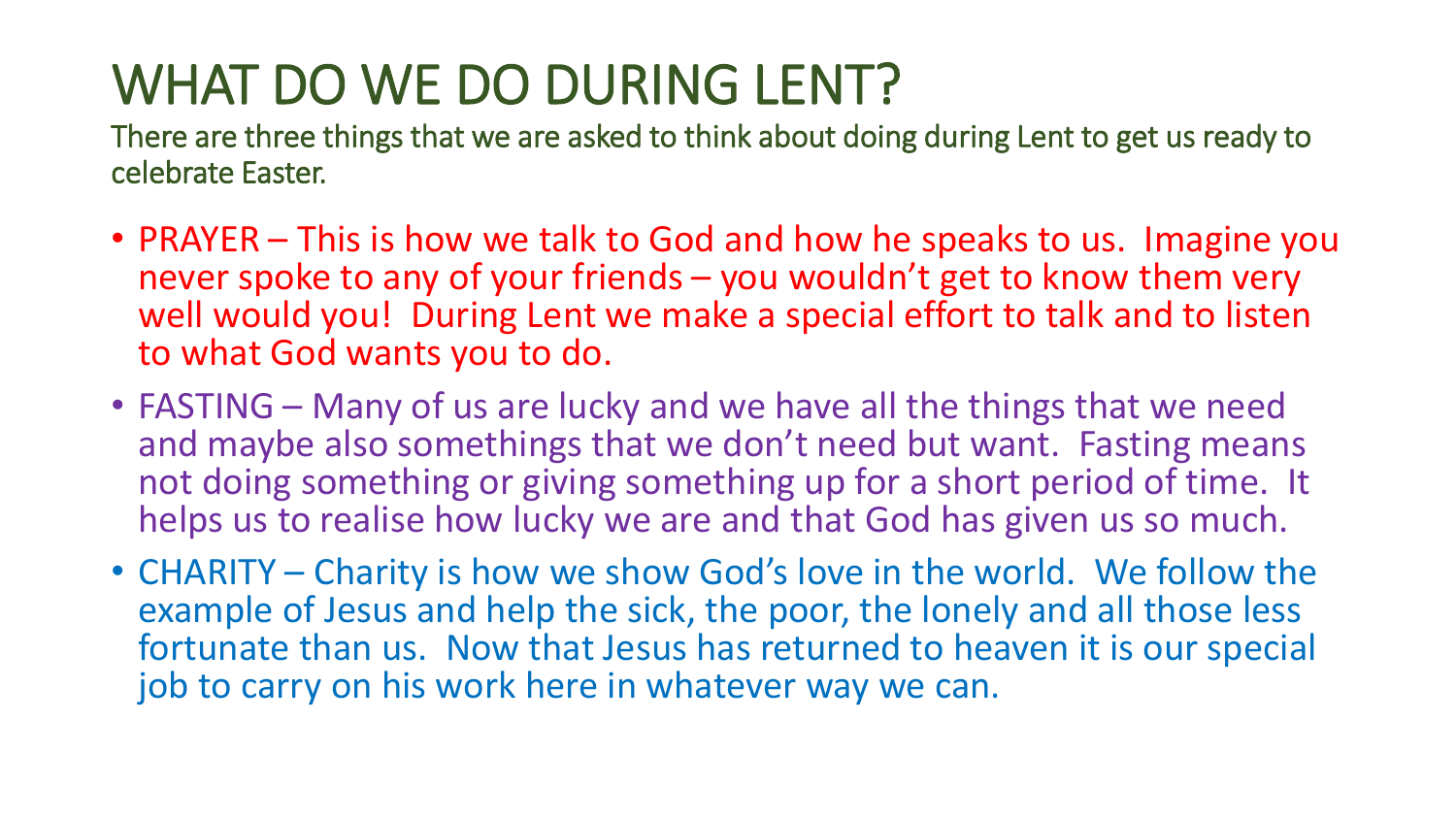## WHAT CAN I DO DURING LENT?

**PRAYER – Make a little time everyday to speak to God. You can do this by yourself or even better with your whole family. Some good times to pray are when you first get up in the morning, before you eat your dinner and just before you go to bed. On the next few pages there are some ideas to help you do this with prayers given to us by Jesus and Pope Francis. There is also a suggestion as to how everyone in the family can pray together.**

**FASTING – Try to give up something that you really enjoy during Lent. This is quite hard but when Easter comes you will really appreciate the great gift it is that God has given you to be able to enjoy that thing for the rest of the year.**

**CHARITY – Perhaps if you have given up something like sweets, crisps or chocolate you could give the money that you would have spent on this to a Charity that helps with a cause that you really care about. Your parents can help you organise this. Giving our time is also a really good way to show God's love. It is really difficult this year because of all the COVID rules but maybe you could think about helping your parents around the house with an extra job, giving your grandparents a phone or a Zoom call just to chat or spending some time playing with your brother and sister at something they want to do even if it is not your thing. There are lots of things you could do, the important thing is just that you give some time to others that you would normally spend on yourself.**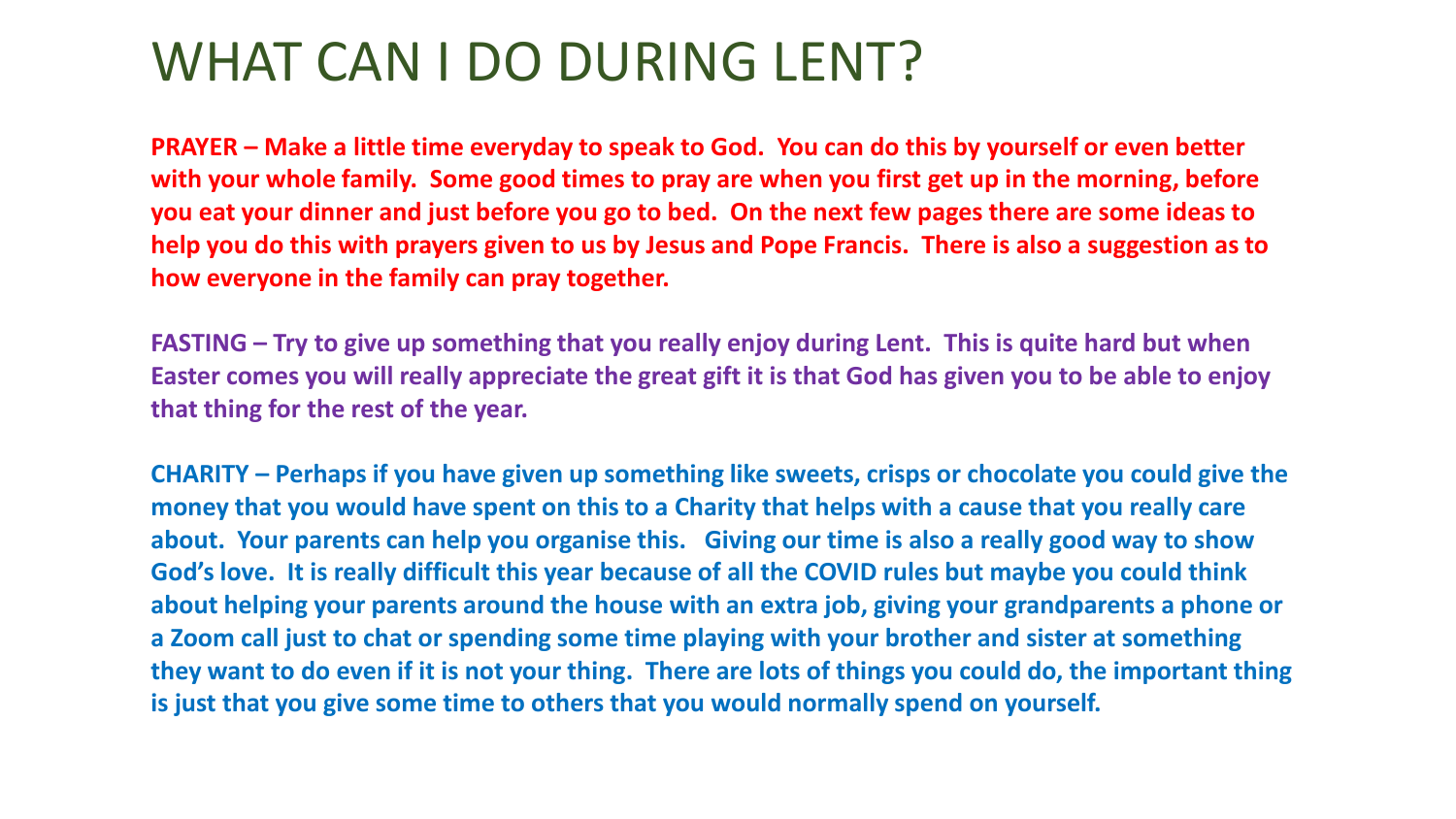### **OUR FATHER - THE PRAYER JESUS GAVE US**

**Jesus left us a special gift when he taught us how to pray the Our Father. It shows us all the things that we need to pray for and the order in which we should pray for them. We should try and say this prayer everyday, maybe you can try saying it every morning during Lent when you get up?**

> **Our Father, who art in heaven, Hallowed be thy name; Thy kingdom come; Thy will be done On earth as it is in heaven. Give us this day our daily bread, And forgive us our Trespasses, As we forgive those who trespass against us; And lead us not into temptation, But deliver us from evil.**

**Amen**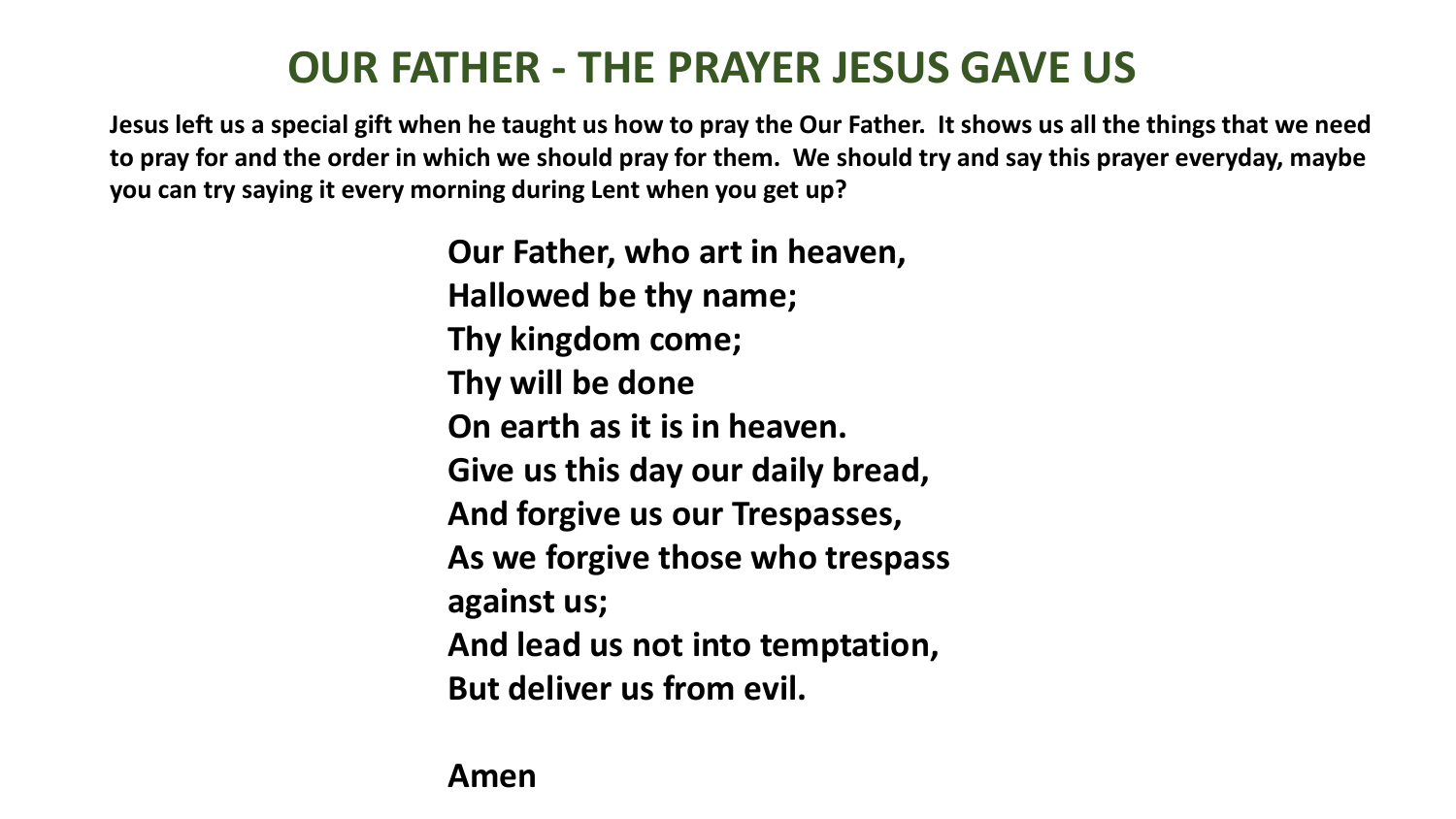# **THE 5 FINGER PRAYER BY POPE FRANCIS**

**INDEX FINGER – OUR TEACHERS Pray for those who help you to learn – in School, at home, in Church. Pray they may have the Wisdom to help you and teach you well.**

**THE THUMB – OUR LOVED ONES Start by praying for your Mum & Dad, Brothers & Sisters, Grandparents and Friends.**

**MIDDLE FINGER – OUR LEADERS We pray for our Government and Church Leaders that they make good choices and decisions that follow Jesus' teachings.**

**RING FINGER – THE SICK & THE POOR We pray for those who have less than us that God will look after them and for the sick that they may be made better.**

**THE PINKY – OURSELVES Now that we have prayed for the needs of others we remember that we need to ask God for help with the things that we find difficult.**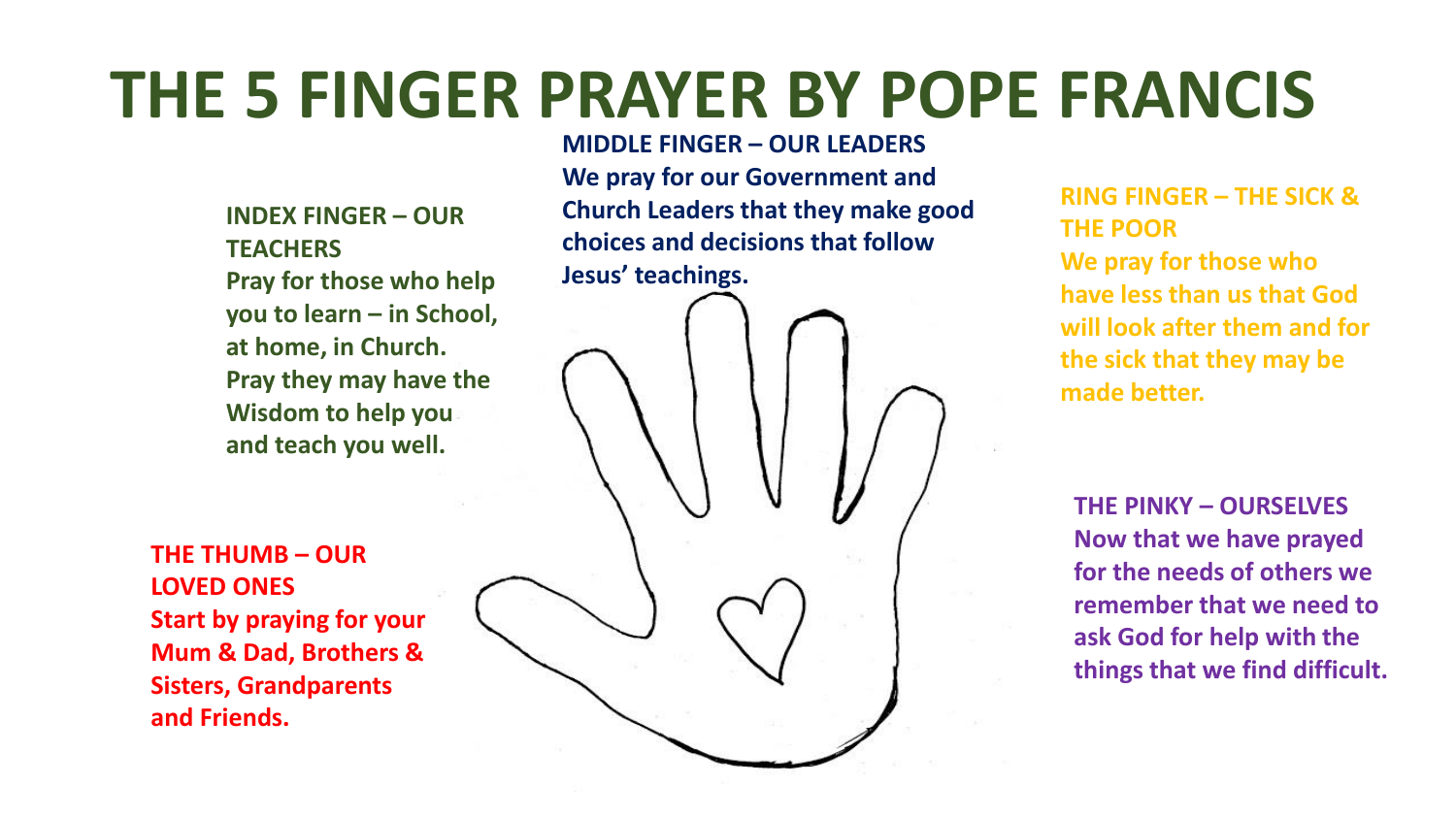### **MAKE A FAMILY PRAYER JAR**

Praying together is a really important and special thing to do. Spending just a few minutes together as a family to pray everyday will bring you closer to each other and to God. Why not create a prayer jar. Use an old jar and on separate pieces of paper write the names of 40 people (or individuals and groups of people like key workers or the homeless) that you want to pray for during Lent. Everyday take out a new piece of paper and pray for the person whose name is on it.